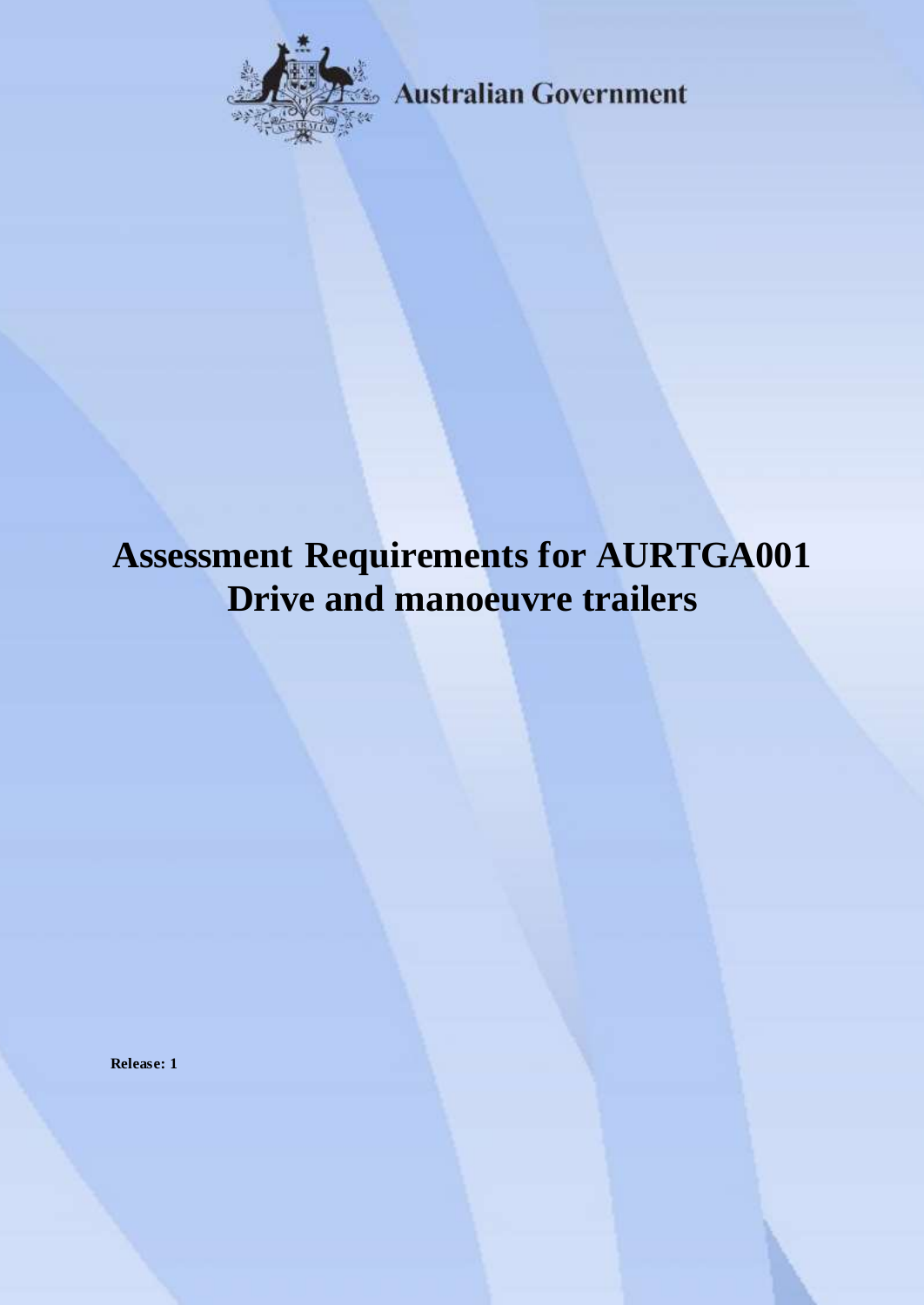## **Assessment Requirements for AURTGA001 Drive and manoeuvre trailers**

### **Modification History**

| <b>Release</b>   | <b>Comment</b>          |
|------------------|-------------------------|
| <b>Release 1</b> | New unit of competency. |
|                  |                         |
|                  |                         |

# **Performance Evidence**

Before competency can be determined, individuals must demonstrate they can perform the following according to the standards defined in this unit's elements, performance criteria, range of conditions and foundation skills:

drive and manoeuvre two different trailers on a road with curves.

## **Knowledge Evidence**

Individuals must be able to demonstrate knowledge of:

- work health and safety (WHS) and occupational health and safety (OHS) requirements relating to driving and manoeuvring trailers, including procedures for manually manoeuvring trailers
- key features of relevant state and territory regulations relating to trailers, including those relating to:
	- couplings
	- safe towing weights
	- towing speeds
	- braking
- application, purpose and operation of trailers, including:
	- pivot and non-pivot trailers
	- definition of aggregate trailer mass and gross trailer mass
- trailer coupling systems, including:
	- tow ball
	- lunette ring
	- weight distributing hitch
	- inspection procedures for trailers, including:
		- coupling system